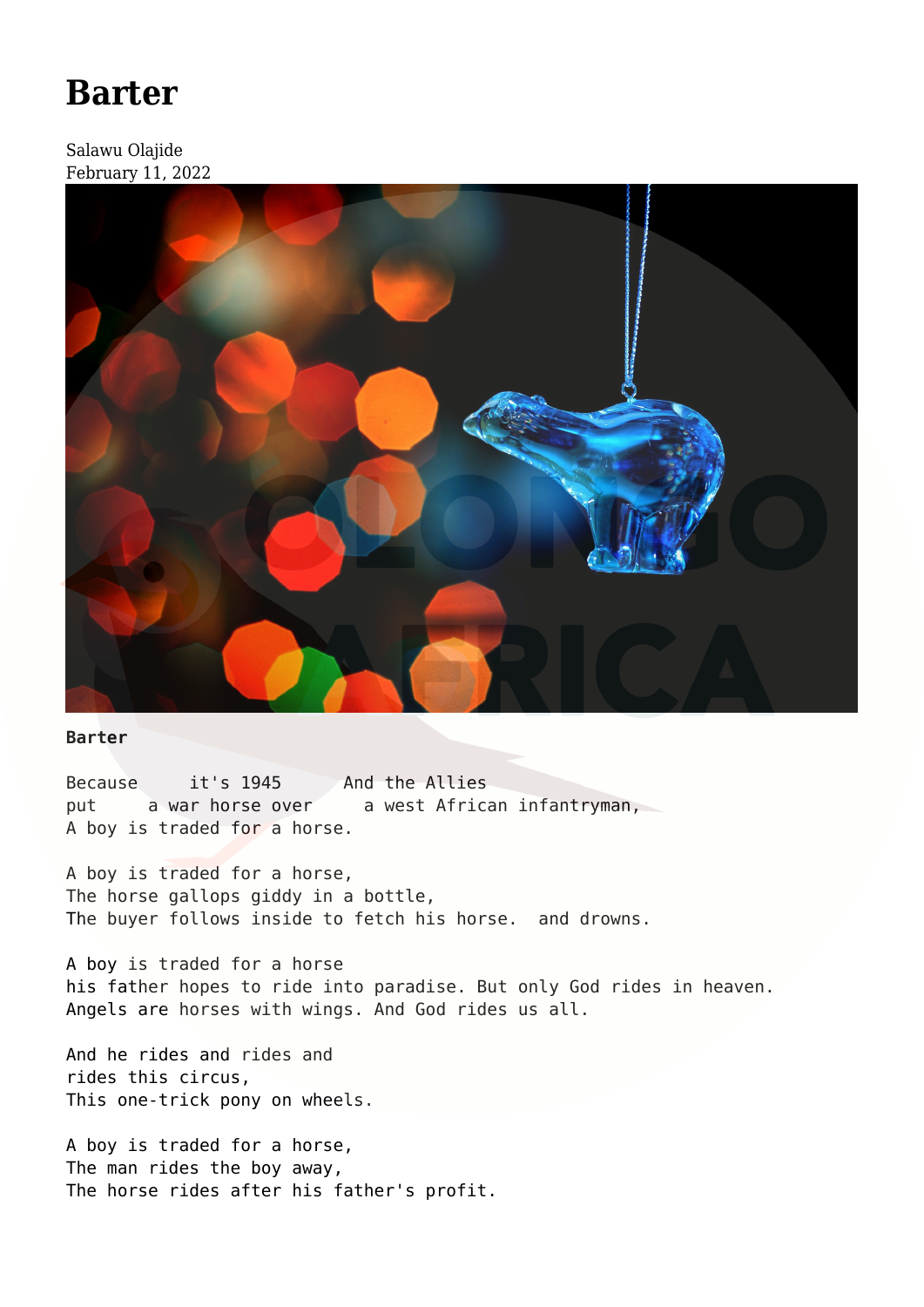A boy is traded for a horse, The boy—also the horse, Both the traders—confused as god.

A boy is traded for a horse, The horse—intercourse with the boy.

A boy is traded for a horse, The horse, a taxidermied stud his father cannot ride away from him And his arrows of exile.

A boy is traded for a horse, The boy and the ghost animal murder both Merchant, Then, each other.

A boy is traded for a horse, The boy detonates his suicide bomb.

## **white western house**

 $\mathcal{L}$  and  $\mathcal{L}$  and  $\mathcal{L}$ 

*heaven's gate is a suicide door*. —Hanif Abdurraquib

so i yank the wrong end of its pearl bright doors till the pig angels arrive and demand, sir put down the weapon. i mean, i committed suicide by heaven, in heaven.

i wonder how many american guns make it into heaven every year. i ponder where bullets go when they die. when the immigration cherubim interrogate

why i tried to escape, i tell them: i come from gold coast, i am unimpressed by a city of gold.

how many hostages does heaven hold? for how long will blood pay god's ransom?

i am west african: when they say heaven is a field of white song, a plantation of praise; i learn to burn ships.

so don't ask me why i choose purgatory, where limbo is a love language.